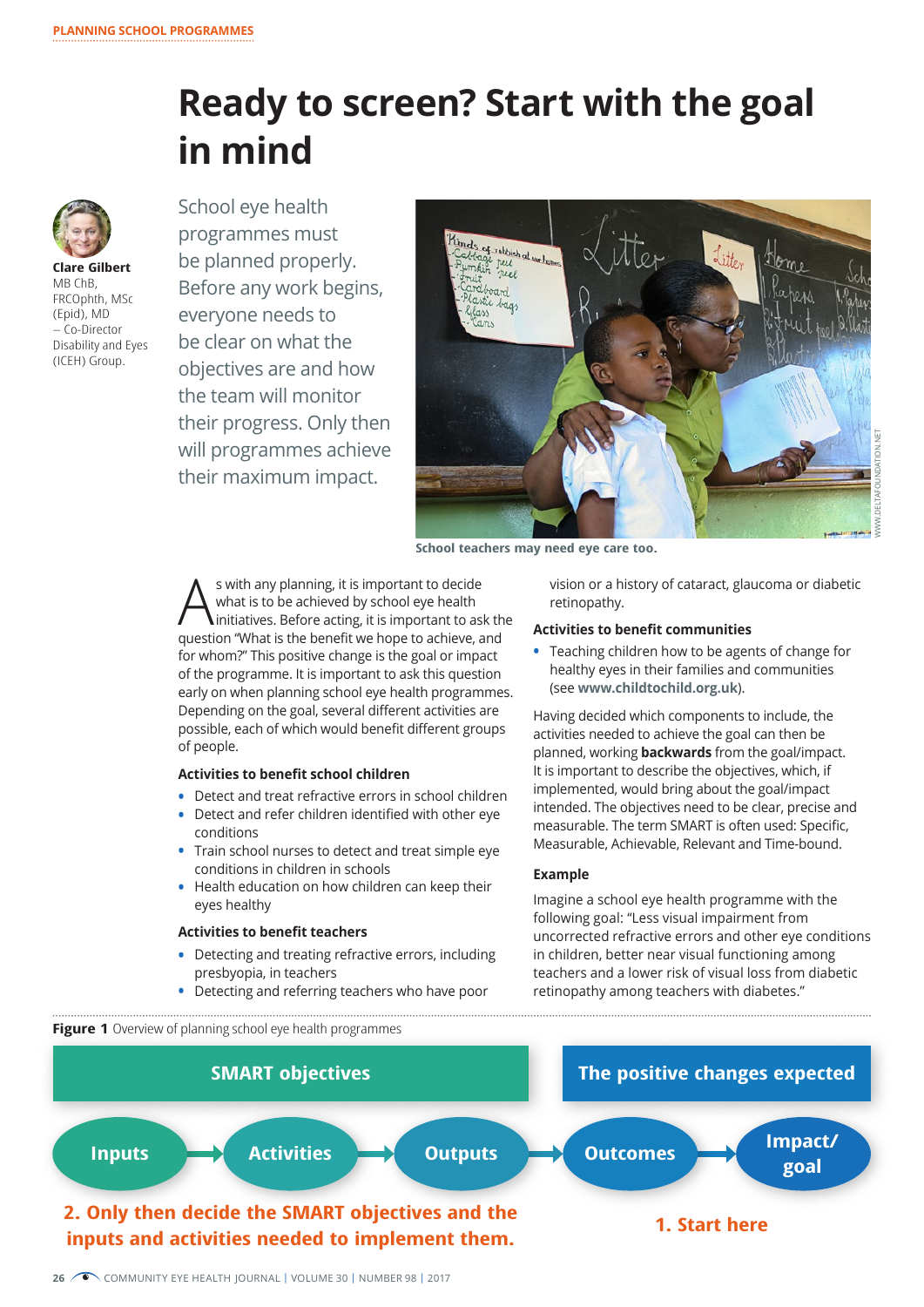

To achieve this goal, the objectives might be as follows.

- 1 To train {xx} teachers in {xx} schools to screen visual acuity in children
- 2 To screen {xx} children aged 10–18 years between {date} and {date}
- 3 To dispense spectacles for distance correction to {xx} (y%) children, {xx} (y%) pairs of which will be ready-made spectacles
- 4 To refer {xx} (y%) children to the base hospital for assessment and treatment
- 5 To refer {xx} teachers (y% of those aged 40 and above who have diabetes) for diabetic retinopathy screening, and treatment if required

The numbers (xx's) will vary from place to place and should be based on information from publications and/or reports of previous school eye health programmes in the same or a similar location.

The activities to implement the objectives are shown in the panel (right). Once the activities have been planned, the inputs needed to deliver them can be identified and budgeted for. The objectives are also important as they generate the indicators needed to monitor

*Continues overleaf* ➤

# **Activities based on objectives 1–5, and monitoring data to be collected**

In this example, the activities include the following.

- **•** Training teachers in screening vision at the 6/9 or 6/12 level in each eye
- **•** Vision screening and simple eye examination of children
- **•** Recording the visual acuity measurement, refraction and best corrected visual acuity of those who fail screening
- **•** Prescribing and dispensing spectacles (custom-made or readymade) to children who fulfil the prescribing guidelines
- **•** Referring children whose vision does not improve with refraction, who have eye abnormalities, or who need cycloplegic refraction
- **•** Assessing near acuity in teachers using standard methods and dispensing near reading spectacles if needed
- **•** Counselling and referring all teachers known to have diabetes for a retinal examination.

The objectives guide the data that need to be collected (the indicators) to continuously monitor progress and assess the quality of the programme. Examples are:

- **•** The number of teachers trained
- **•** The number of children screened
- **•** The number of children prescribed spectacles
- **•** The number of children referred.